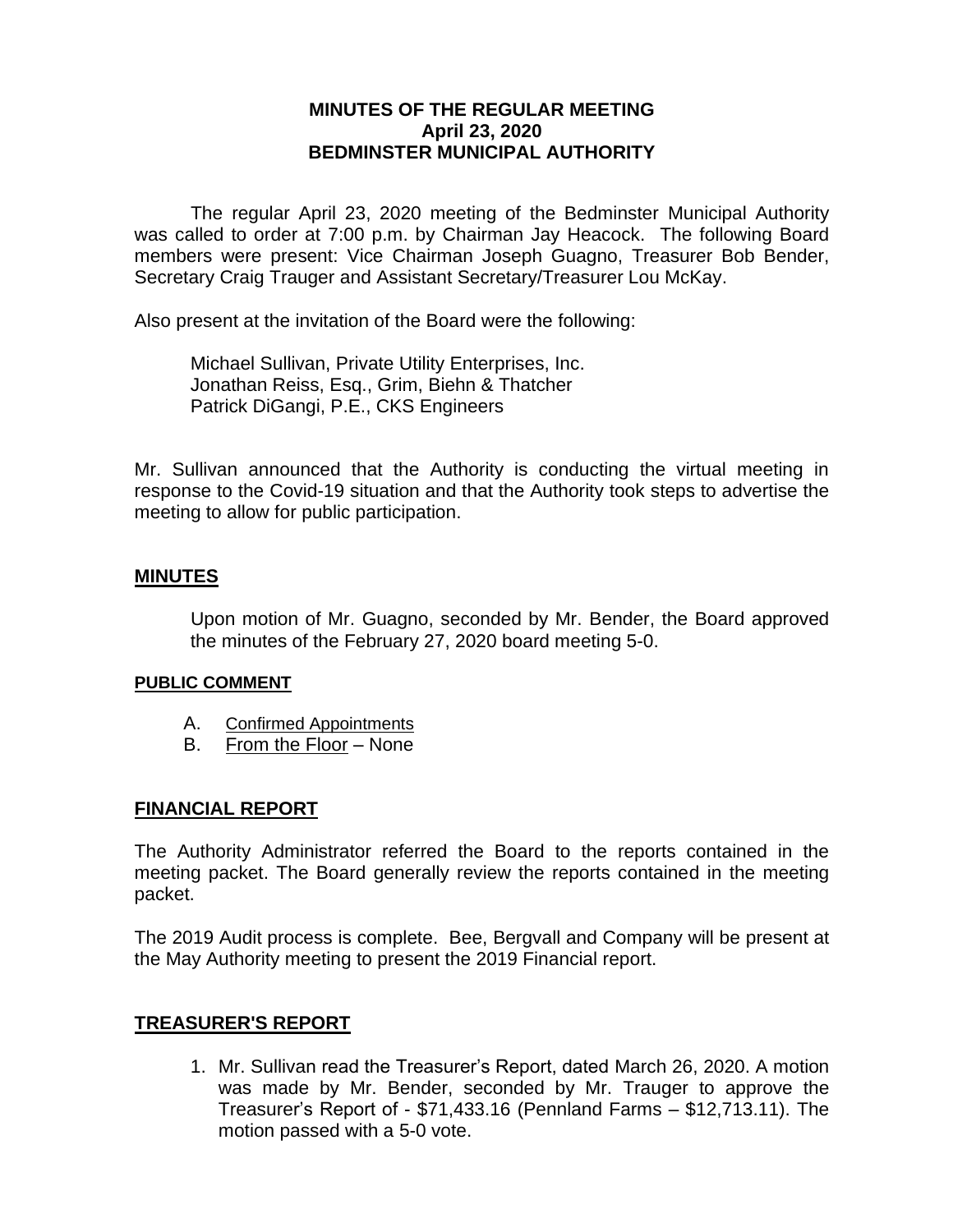2. Mr. Sullivan read the Treasurer's Report, dated April 23, 2020. A motion was made by Mr. Bender, seconded by Mr. Trauger to approve the Treasurer's Report of - \$52,753.96 (Pennland Farms – \$11,816.64). The motion passed with a 5-0 vote.

# **SOLICITOR'S REPORT**

### **Authority Business**

Mr. Reiss referred the Board to his written report.

# **ENGINEER'S REPORT**

### **Authority Projects**

The Authority's Engineer generally reviewed the projects within the written engineering report with the Board.

- 1. Pennland Farms WWTP Lakeside Screen Project Mr. DiGangi provided and update to the Board. The project is complete and the screen is operational. Mr. DiGangi is working with the contractor to resolve the identified issues with the screen.
- 2. BMA Office Paving Project A motion was made Mr. Bender, seconded by Mr. Guagno to authorize staff to solicit proposals and authorize the paving of the office lot at the treatment plant, not to exceed \$20,000, by a 5-0 vote.
- 3. Pennland Farms Influent Screen Change Order#1 Mr. DiGangi provided an overview of the change order. A motion was made Mr. McKay, seconded by Mr. Guagno to approve change order #1 in the amount of \$3,018.83, as presented, by a 5-0 vote.

**Operations Report** – Mr. Sullivan reviewed his report with the Board.

# **AUTHORITY REPORT –**

### **General Matters/Administrative/Operations**

Mr. Sullivan reviewed his report with the Board.

Resolution 2020-02–Temporary Rate/Fee Schedule Modifications – A motion was made Mr. McKay, seconded by Mr. Trauger to approve Resolution 2020-02, revising its Rules, Rates and Regulations ("Rules") related to the temporary refrain of the imposition of interest and charges for public water and sanitary sewer